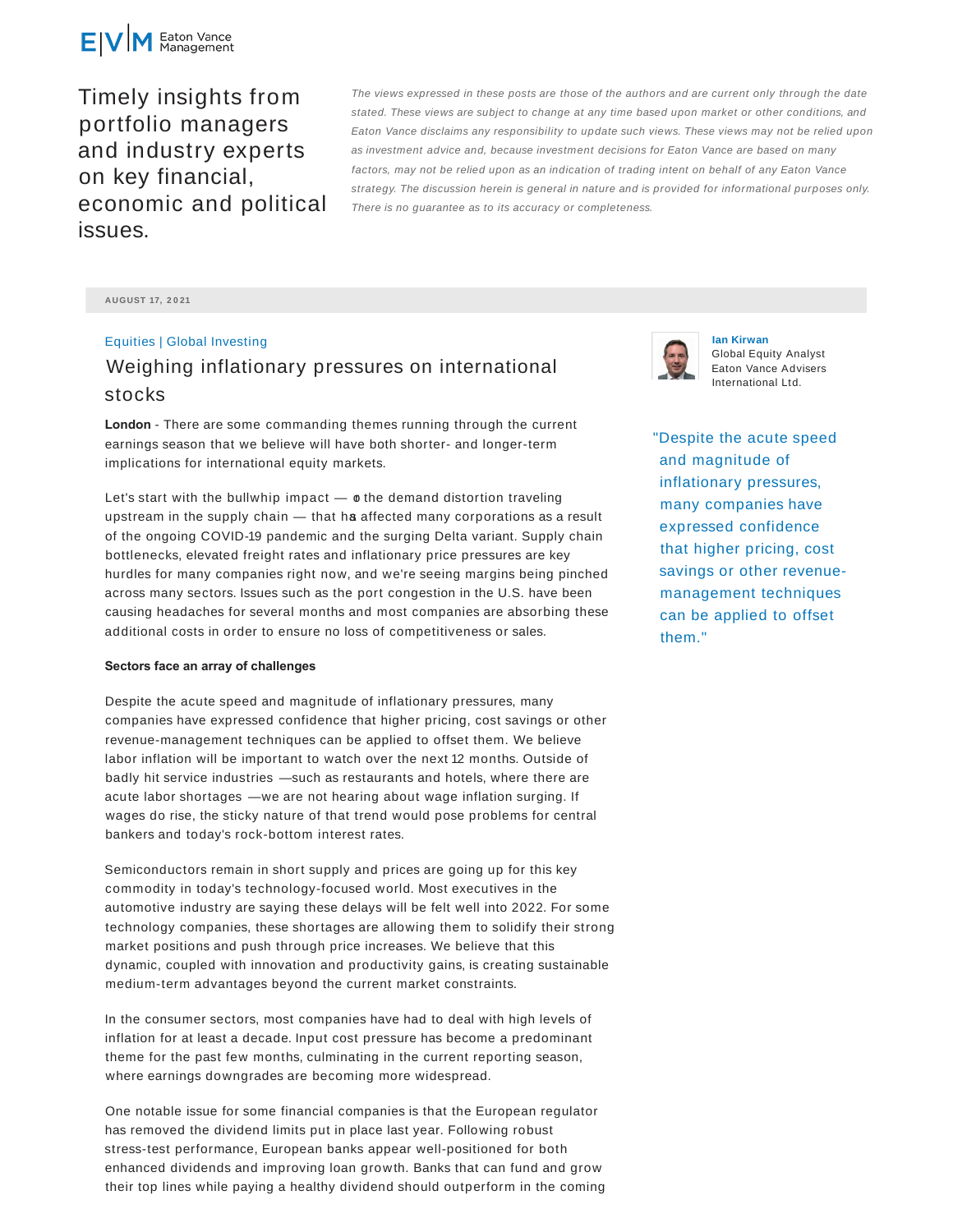months. We think this is doubly true for European banks, which are currently priced at a discount to Asian and North American banks.

## **Companies likely to raise pricing**

While there are many tools available to companies to manage costs and revenue, such as changing packaging size, we expect most firms to raise pricing. We think those companies with strong innovation pipelines or brands will be in an easier position to do this, as they may see greater consumer demand for their products.

With inventories mostly cleaned out and high demand for many products, going for price increases makes sense from a corporate perspective. We are seeing this accelerate for some sectors, such as sporting goods, as the spread of COVID has started to accelerate in Southeast Asia — tuther impacting the supply chain.

On the consumer side, overall, the consumer remains buoyant with significant amounts of cash at hand. In particular, we have seen U.S. consumers continue to surprise with their "spend" on luxury goods and apparel. As a result, some companies are now suggesting their margins may move ahead of previous peaks. The big question for consumer spending is what happens when the stimulus stops and people go back to work.

## **The strong get stronger**

While creating numerous challenges, the COVID disruption has another side: Many strong companies are becoming stronger. On recent calls, a few management teams have mentioned that their market share has increased as a result of the pandemic. COVID has shown that when pushed, many companies can be agile and refocus their businesses. The use of, and increasing pivot to e-commerce and online transactions, has been a notable dividing mark for the "haves" and "have-nots."

**Bottom line:** Different sectors of the international equity market face an array of labor, supply chain and inflationary challenges. We believe, however, that companies with strong, sustainable business models and solid balance sheets will be better positioned to navigate shifting scenarios, while those lacking these qualities may struggle.

*The value of investments may increase or decrease in response to economic, and financial events (whether real, expected or perceived) in the U.S. and global markets. The value of equity securities is sensitive to stock market volatility. Investments in foreign instruments or currencies can involve greater risk and volatility than U.S. investments because of adverse market, economic, political, regulatory, geopolitical, currency exchange rates or other conditions. Investing primarily in responsible investments carries the risk that, under certain market conditions, a strategy may underperform those that do not utilize a responsible investment strategy.*